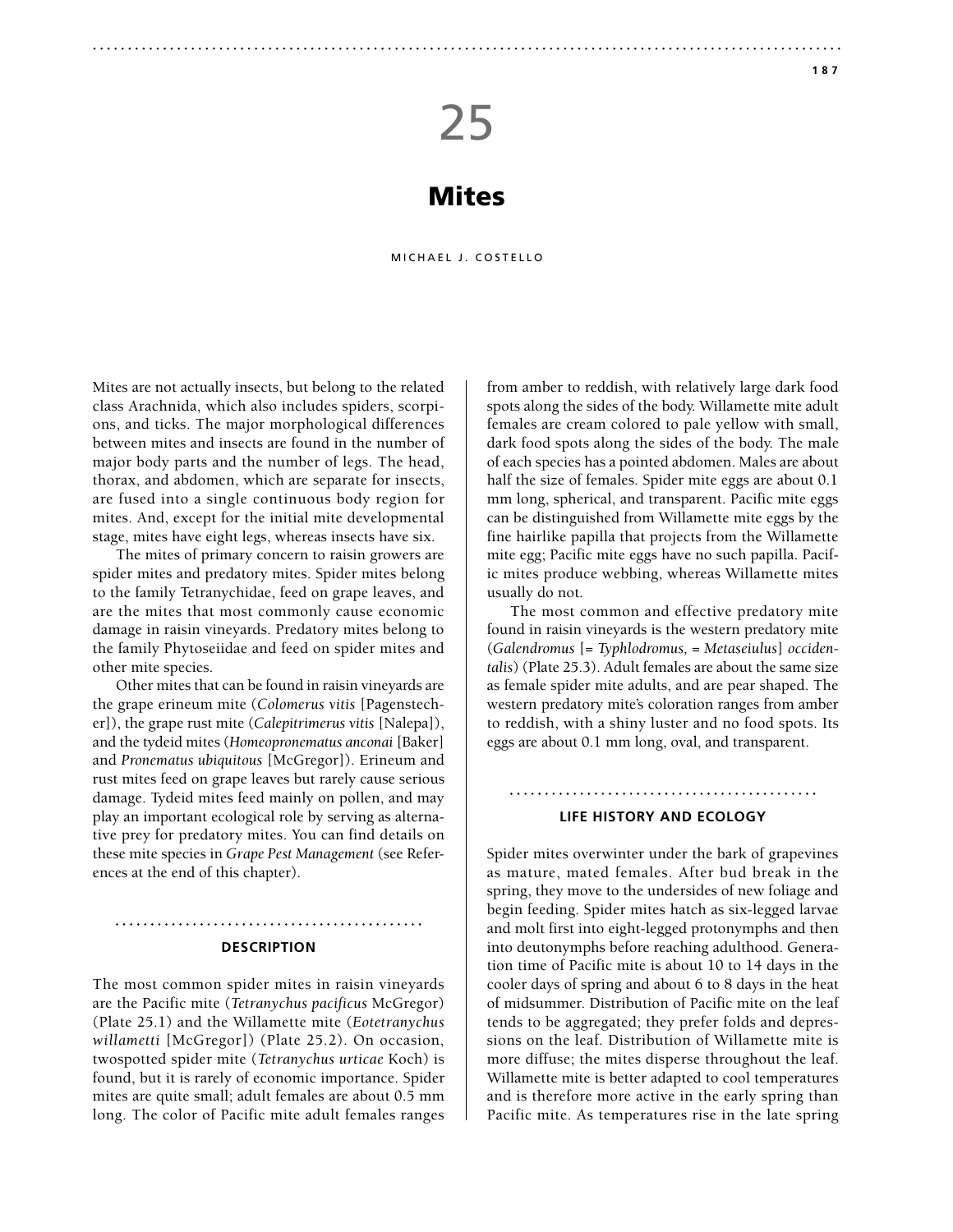and early summer, Willamette mite will be found on the cooler areas of the vine (i.e., shaded leaves in the canopy interior and on the north side of the vine row). Pacific mite thrives on the warmer areas of the vine (i.e., the top and the south side of the vine row).

Predatory mites overwinter as mated adult females under bud scales. In spring they emerge and search for food, and will feed on spider mites, tydeid mites, and mite eggs. Newly hatched predators (larvae) prefer to feed on spider mite eggs, whereas older immatures (protonymphs and deutonymphs) and adults attack all stages of spider mites. Adults are less active than juveniles and can often be found resting at the confluence of the veins on the leaf underside. Generation time for the western predatory mite is about the same as for spider mites, and depends in part on how much food is available.

#### **Damage**

Spider mites feed by piercing leaf tissue and sucking out the contents of leaf cells. Damage appears as small chlorotic (yellow) spots on the upper leaf surface. Because of the aggregated distribution of Pacific mite, this yellowing begins on isolated areas of the leaf and spreads gradually outward (Plate 25.4). Prolonged feeding will cause chlorotic areas to bronze and ultimately turn necrotic (leaf burn) (Plate 25.5). Because of the diffuse distribution of Willamette mite, feeding causes more uniform leaf yellowing (Plate 25.6), but it rarely causes leaf burn. Willamette mite does not usually cause economic damage because it tends to feed on shaded leaves, which contribute little to carbohydrate accumulation. In contrast, Pacific mite prefers to feed on sun-exposed leaves, and prolonged feeding can significantly affect the vine's rate of photosynthesis and stomatal conductance. This can translate into a delay in sugar accumulation, later harvests, and reduced raisin grades, and may result in lower yields in subsequent years.

#### **Monitoring for Presence of Mites**

Begin checking for mites in early to mid-May and continue to check weekly until the end of July. Treatment decisions should be based on the presence of Pacific mite. Sample leaves from the parts of the vine that are more exposed to direct sunlight (the top and south side), where Pacific mite is more prevalent. Take at least 30 leaves in total from at least 10 different vines in a representative area; weak areas should be sampled separately. It is best to mark these vines and come back to them each week; if you take samples randomly, you will have to increase the number of samples in order to compensate for greater variability. With practice you will be able to distinguish the differences between spider mites and predatory mites with the naked eye, but initially it is best to use at least a 10× hand lens. Look for spider mites and predatory mites along the leaf veins. Predatory mites will be moving about searching for prey or resting in leaf vein angles.

Record the samples in tabular fashion (Figure 25.1). For each leaf sampled, record the presence or absence of Pacific mite in column 3 and western predatory mite in column 4. To determine the percentage Pacific mite infestation, divide the number of leaves with Pacific mite by the total number of leaves sampled. Divide the number of leaves with western predatory mite by the number of leaves with Pacific mite to get the predatorto-prey ratio. Follow the pattern of percentage infestation and predator-to-prey ratio over the season. Low predator-to-prey ratios (from 1:12 to 1:25) early in the season should not be a cause for concern if the Pacific mite infestation is under 50 percent. Even if Pacific mite infestation exceeds 50 percent as time goes on, there may be no need to treat if the predator-to-prey ratio increases as well (say, from 1:12 to 1:8 or 1:5). Once the predator-to-prey ratio reaches 1:2, the Pacific mite population will usually crash. On the other hand, if Pacific mite infestation exceeds 50 percent while the predator-to-prey ratio is low and remains static, treatment may be warranted. Pacific mite treatment thresholds and predator-to-prey ratios are also discussed in *Grape Pest Management* (see References).

### **Cultural Controls**

Spider mites are often more of a problem where grapevines are stressed. Water stress as a result of the low water-holding capacity of sandy soils, poor water infiltration due to surface sealing or crusting, or poor root penetration on shallow or compacted soils can make vines more susceptible to mite damage, as can severe nematode infestations. Dust can also exacerbate spider mite problems. Good soil and water management can go a long way toward minimizing spider mite damage.

Weak areas in the vineyard can be improved by irrigating more frequently or by installing a drip irrigation system. When replanting, vines in weak areas can be grafted onto a vigorous rootstock (e.g., 'Freedom' or 'Harmony'). If water infiltration is a problem, apply gypsum if indicated or add organic matter (e.g., cover crops, manure, or compost). If a compaction layer is reducing infiltration, it can be broken up by subsoiling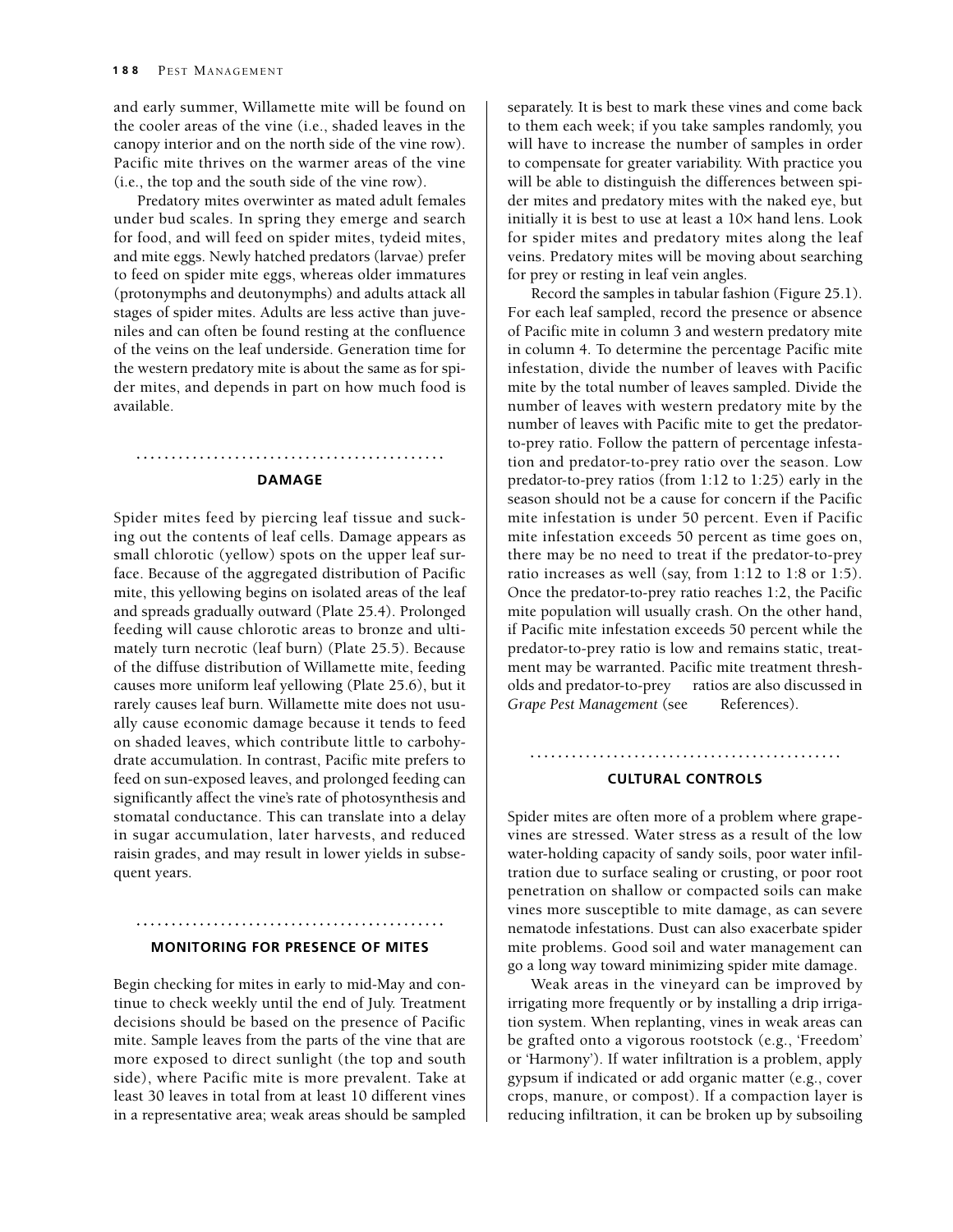| Vine No.       | Leaves Sampled | Leaves with<br>Pacific Mite | Leaves with<br><b>Western Predatory Mite</b> |
|----------------|----------------|-----------------------------|----------------------------------------------|
|                |                |                             |                                              |
| 2              | 3              |                             |                                              |
| 3              | 3              |                             |                                              |
| 4              | 3              |                             |                                              |
| 5              | 3              |                             |                                              |
| 6              | 3              |                             |                                              |
| $\overline{7}$ | 3              |                             |                                              |
| 8              | 3              |                             |                                              |
| 9              | 3              |                             |                                              |
| 10             | 3              |                             |                                              |

Leaves Infested =  $\frac{m}{2}$  <sup>%</sup>\* Predator:Prey Ratio =  $\frac{m}{2}$ 

 number of leaves with Pacific mite \*Percentage of leaves infested  $=$   $\frac{\text{number of leaves min 1 ac}}{\text{total leaves sampled}}$ 

Predator: prey ratio  $=$   $\frac{\text{number of leaves with predator}}{\text{time}}$ number of leaves with Pacific mite

**Figure 25.1** Sample table for recording presence or absence of Pacific mite and western predatory mite

after harvest but before postharvest irrigation. Minimize cultivation from May through July. Cover crops or resident vegetation can be maintained through early July by means of periodic mowing. Be cautious, however, since this practice may increase competition for water and nutrients between the vines and the ground cover—more frequent irrigation or nitrogen fertilizer application may be necessary. Mowing instead of tilling not only increases water infiltration, but has an additional benefit of reducing dusty conditions. If the cover crop is turned under in early July, there are still 5 to 8 weeks to prepare the ground for harvest. Dust can also be reduced by oiling roadsides.

#### **Biological Controls**

Other predators of spider mites that can be found in raisin vineyards are the sixspotted thrips (*Scolothrips sexmaculatus* [Pergande]) (Plate 25.7), the spider mite destroyer (*Stethorus picipes* Casey) (Plate 25.8), and minute pirate bugs (*Orius* spp.) (Plate 25.9). When present, these predators can contribute to spider mite control, but because they do not overwinter within the vineyard their presence is less consistent than that of the western predatory mite.

Natural population levels of predators should be conserved as much as possible. Predatory mites can also be conserved through the use of selective materials when treating for leafhoppers, caterpillars, and spider mites. See the *UC IPM Pest Management Guidelines* (see References) for details. The use of sulfur dust on spider mites and predatory mites is controversial. Two field studies conducted in the 1980s showed that heavy use of sulfur dust increased the density of Pacific mite, and suggested the suppression of predatory mites as the cause. Laboratory studies indicate, however, that the western predatory mite has a certain level of resistance to sulfur. A recent study by this author confirmed that sulfur dust increased numbers of Pacific mite, but, contrary to other studies, that it had no effect on predatory mites. Judicious use of sulfur is therefore advisable. There may be an advantage to using alternative fungicides (DMIs, strobilurines, etc.) during April and May.

Besides conserving natural predators, raisin growers can purchase and make inundative releases of the western predatory mite. The optimum release numbers of predators and optimum frequency of their release for cost-effective spider mite control have yet to be determined. One study found no effect on Pacific mite by an initial release of 2,000 predatory mites per acre, but another study found a 50 percent reduction in Pacific mite density with a release of 30,000 predators per acre. Releases should probably begin early, when spider mites are under 10 percent infestation as measured by presence-or-absence sampling methods. The insectaries that supply predatory mites should ensure that the predators have adequate resistance to commonly used